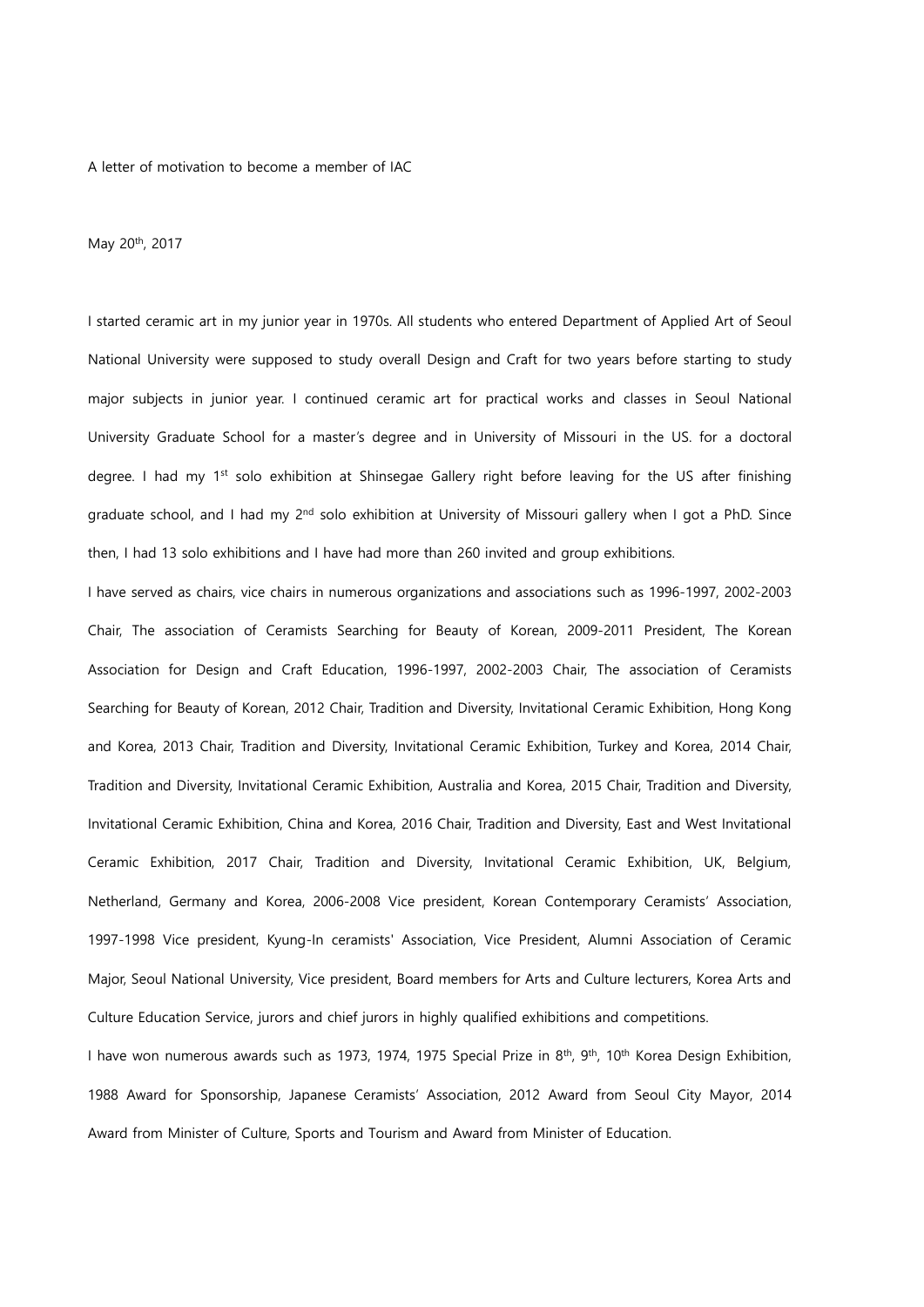Professor Emeritus late Soon-hyung Kwon who was the former chair of The National Academy of Arts of The Republic of Korea was my advisor when I studied at Seoul National University, and he was the pioneer of Korean contemporary ceramic art.

My main interest was to cultivate new techniques and expressions combining Korean traditional ones and western ones which I experienced in both cultures.

I started to concentrate on ceramic art when the modernization of ceramic art began in Korea.

Korea started ceramic art from New Stone Age. Korea boasted much longer history of ceramic art than any other country since relics from New Stone Age such as Comb-pattern Pottery and Patternless earthen wares, however, Japanese invasion and the Korean War discontinued the flourishing history of ceramic art in Korea. Considering the special Korean circumstances, as a contemporary artist, cultivating, developing and melting elements of Korean tradition into contemporary ceramic works are regarded the most valuable work for me. As a contemporary ceramic artist, themes of my works have been how to express long history and tradition of Korea in ceramic works with new techniques and contemporary expressions.

As "Onggi" technique, the traditional pottery technique in Korea, they used to make ceramic shapes combining with coiling and wheel throwing. I piled up coiled clay lumps, throw it on the wheel and made final outer shapes of my ceramic works.

Koreans are so-called "white-clad race". Koreans have respected white color since Joseon Dynasty era. This was affected by people"s preference for realistic pragmatism and Confucian philosophy after Koryo dynasty when people respected Buddhism. The ideas of respecting scholars were then formed and remain until now in Korea.

The background for respecting white color during Joseon Dynasty era was ideas of scholars who tried to live without any regret or sin on their conscience and this remains even in the modern society of Korea.

White "Moon jar" represents the traditional beauty of Korea.

I tried to express richness and forgiveness through my work contemporary "Moon jar" created by coiling and wheel throwing techniques. Cobalt blue patterns on moon jar were traditional Korean painting technique and I tried to contemporize this in my monochrome expression. The crowns of thorns were made with pinching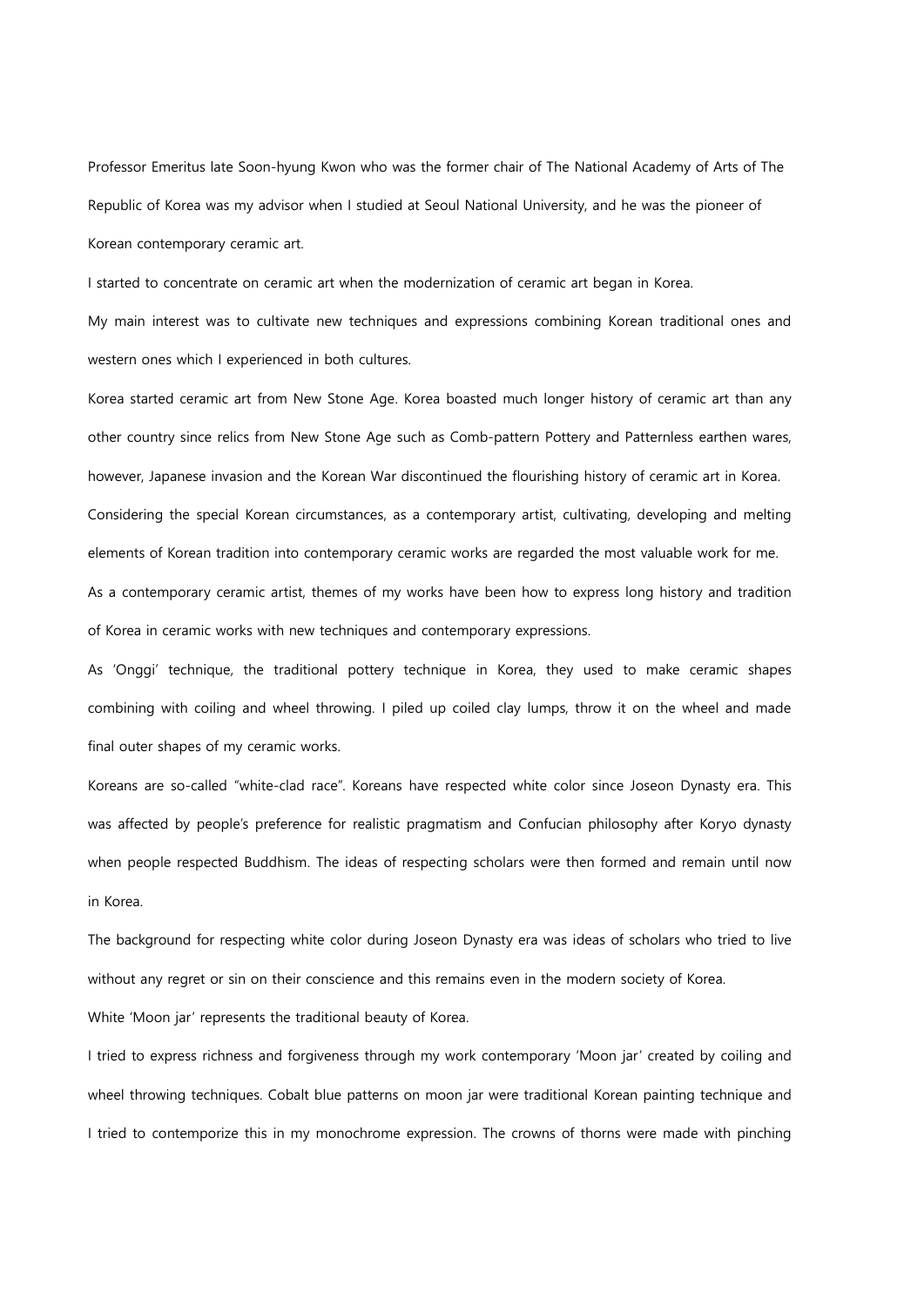and coiling, and I tried to express indefatigable willingness, forgiveness and peace after overcoming hardships and adversities. I tried to express the future of Korea as being victorious in adversities and being protected with peace.

My art work "Flying toward the world" was made by "Onggi" clay.

Roofs on Korean traditional houses were made with "Giwa" which were made of clay first and fired in a kiln. Korean roof "Giwa" has two different pieces which are so-called Ammaksae(female part) and Sumaksae(Male part) and has functions to prevent the rain from infiltrating into the house and help air circulations inside the house . It also has an aesthetic value.

To make 36 Sumaksaes for "Flying toward the world", I made clay model first and moulded it with plaster and made "Onggi" tube shapes. I carved traditional patterns with modernized relieves in front of Sumaksaes. To install art works, I put thin cloth above 36 "Onggi" Sumaksaes, which hangs from the ceiling and flutters for the device creating wind. Using computer and beam projector, I put imaginative image of sky on the thin cloth screen and tried to express Korea's flourishing future.

For my art work 'Leaping' using slip casting techniques, I tried to express Korea's leaping for the future with color white Koreans prefer.

I am interested in not only contemporizing Korean tradition but also developing new ceramic techniques based on Korean traditional techniques for future ceramic art works.

Future will be the complicated society where fused and interdisciplinary movements happen.

For my future art works, I want to develop various techniques for expressions by converging ceramic art and science and combining the East and the West.

I am willing to pave the way for the future ceramic world.

I have been the chair to hold big exhibitions from 2012 to 2017 to compare traditions and diversities globally with Hong Kong, Turkey, Australia, China, Switzerland, Ireland, Estonia, UK, Belgium, Netherland, Germany and Korea. I learned how every tradition put in every contemporary art works.

If I am selected as a member of IAC in 2017, I want to share contemporized new techniques and expressions based on Korean traditional techniques and expressions with global ceramic artists. It will be a valuable